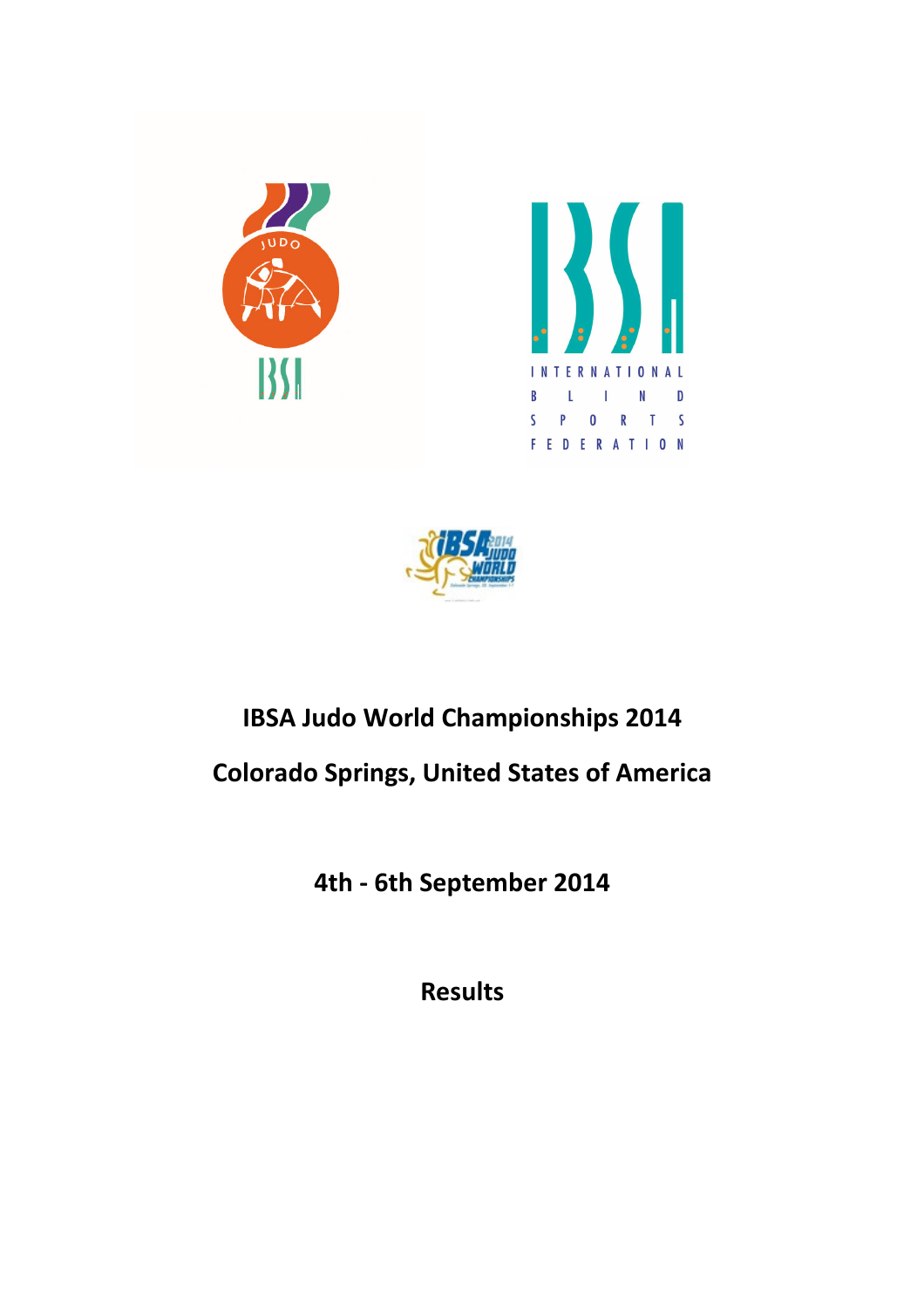

## **IBSA** Judo World Championships 2014 / Men



| $-60$ kg |                                   |            |
|----------|-----------------------------------|------------|
| 1.       | <b>MOULOUD, Noura B3</b>          | ALG &      |
| 2.       | <b>BAFOEV, Shukhrat B2</b>        | <b>UZB</b> |
| 3.       | HIRAI, Takaaki B3                 | <b>JPN</b> |
| 3.       | <b>NAMAZOV, Sherzod B3</b>        | <b>UZB</b> |
| 5.       | <b>BOLORMAA, Uugankhuu B3</b>     | <b>MGL</b> |
| 5.       | <b>VILLEMONT, Kevin B3</b>        | <b>FRA</b> |
| 7.       | <b>BELLABAS, Mohamed Kamel B3</b> | <b>ALG</b> |
| 7.       | LI, Xiaodong B1                   | <b>CHN</b> |
|          |                                   |            |

| 1. | MUSTAFAYEV, Bayram B3        | AZE<br>ince. |
|----|------------------------------|--------------|
| 2. | NIGMATOV, Utkirjon B3        | <b>UZB</b>   |
| 3. | <b>BERDIYOROV, Nurbek B2</b> | <b>UZB</b>   |
| 3. | <b>PARK, Jongseok B2</b>     | KOR O        |
| 5. | <b>KHORAVA, Davyd B2</b>     | <b>UKR</b>   |
| 5. | <b>RUDENKO, Viktor B1</b>    | <b>RUS</b>   |
| 7. | <b>AAJIM, Munkhbat B3</b>    | <b>MGL</b>   |
|    | 7. PEREZ DIAZ, Luis B2       | <b>PUR</b>   |
|    |                              |              |

**-66 kg**

| $-73$ kg         |                              |            |
|------------------|------------------------------|------------|
| 1.               | <b>GASIMOV, Ramil B2</b>     | <b>AZE</b> |
| 2.               | <b>KOTENKO, Serhii B2</b>    | <b>UKR</b> |
| 3.               | <b>SAYIDOV, Feruz B3</b>     | <b>UZB</b> |
| 3.               | <b>SOLOVEY, Dmytro B2</b>    | <b>UKR</b> |
| 5.               | <b>DJURAEV, Azizbek B3</b>   | <b>UZB</b> |
| 5.               | <b>KURBANOV, Shakhban B2</b> | <b>RUS</b> |
| $\overline{7}$ . | <b>OLIVEIRA, Abner B3</b>    | <b>BRA</b> |
| 7.               | RODRIGUEZ REYES, Gerardo B3  | $CUB$      |
|                  |                              |            |

| -90 kg |                                        |                  |
|--------|----------------------------------------|------------------|
| 1.     | <b>CROCKETT, Dartanyon B3</b>          | USA <sup>®</sup> |
| 2.     | <b>KURBANOV, Malik B3</b>              | <b>RUS</b>       |
| 3.     | <b>BOBOEV, Shukhrat B3</b>             | <b>UZB</b>       |
| 3.     | <b>NAZARENKO, Oleksandr B3</b>         | <b>UKR</b>       |
| 5.     | <b>LENCINA, Jorge B3</b>               | <b>ARG</b>       |
| 5.     | <b>SHEVCHENKO, Anatoly B1</b>          | <b>RUS</b>       |
| 7.     | <b>HIERREZUELO MARCILLIS, Jorge B3</b> | CUB              |
| 7.     | <b>WALBY, Tony B1</b>                  | <b>CAN</b>       |
|        |                                        |                  |

| $+100$ kg |                                        |                              |
|-----------|----------------------------------------|------------------------------|
| 1.        | <b>TULENDBAEV, Adiljan B3</b>          | UZB                          |
| 2.        | <b>JIMENEZ DOMINGUEZ, Yangaliny B3</b> | $CUB$ $\equiv$               |
| 3.        | <b>ARAUJO, Wilians B1</b>              | <b>BRAK</b>                  |
| 3.        | <b>MASAKI, Kento B3</b>                | <b>JPN</b>                   |
| 5.        | <b>MONTERO, William B1</b>             | <b>VEN</b>                   |
| 5.        | ZAKIYEV, Ilham B1                      | <b>AZE</b><br>$\overline{G}$ |
| 7.        | <b>AKAEV, Osman B1</b>                 | <b>RUS</b>                   |
| 7.        | <b>PARASIUK, Alexandr B2</b>           | <b>RUS</b>                   |
|           |                                        |                              |

| $-81$ kg       |                                    |              |
|----------------|------------------------------------|--------------|
| 1.             | <b>AVILA SANCHEZ, Eduardo B3</b>   | <b>MEX</b>   |
| 2.             | <b>KOSINOV, Olexandr B2</b>        | <b>UKR</b>   |
| 3.             | <b>DRANE, Jonathan B2</b>          | <b>GBREE</b> |
| 3.             | <b>SAFAROV, Rovshan B3</b>         | inc.<br>AZE  |
| 5 <sub>1</sub> | <b>CRUZ ALONSO, Isao Rafael B3</b> | <b>CUB</b>   |
| 5.             | JONARD, Cyril B1                   | <b>FRA</b>   |
| 7.             | <b>AYDIN, Serdar B3</b>            | <b>TUR</b> C |
| 7.             | <b>KHALIIOV, Sharif B2</b>         | <b>UZB</b>   |

| $-100$ kg |                                          |              |
|-----------|------------------------------------------|--------------|
| 1.        | KURAMAGOMEDOV, Abdula B2 RUS             |              |
| 2.        | <b>SHARIPOV, Shirin B3</b>               | <b>UZB</b>   |
| 3.        | <b>BOLUKBASI, Ibrahim B3</b>             | <b>TUR</b> C |
| 3.        | <b>FERNANDEZ SASTRE, Yordani B2 CUBD</b> |              |
| 5.        | <b>CHOI, Gwanggeun B2</b>                | <b>KOR O</b> |
| 5.        | <b>PORTER, Myles B3</b>                  | <b>USA</b>   |
| 7.        | <b>SKELLEY, Christopher B2</b>           | <b>GBR</b>   |
| 7.        | <b>UPMANN, Oliver B2</b>                 | <b>GER</b>   |
|           |                                          |              |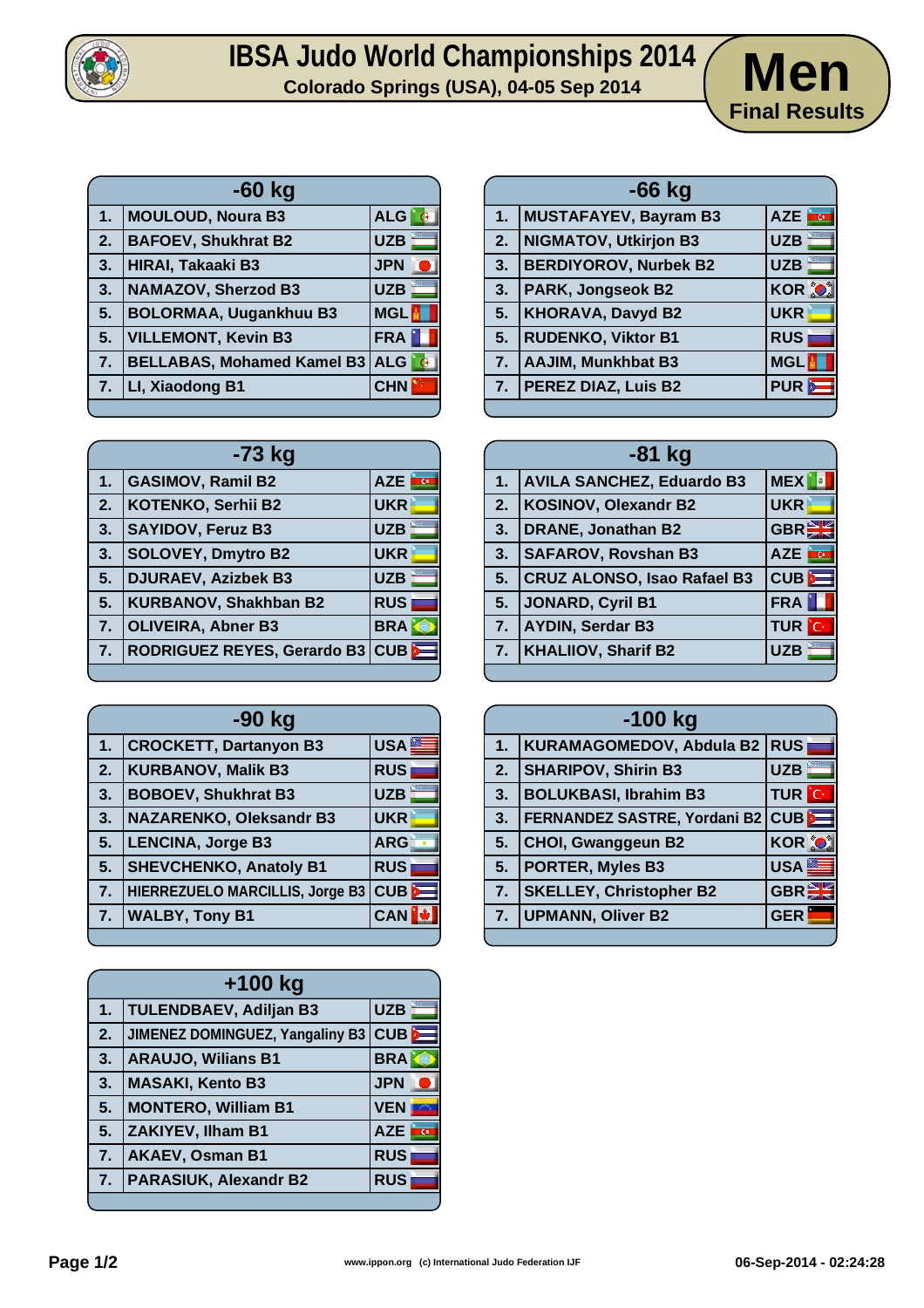

### **IBSA Judo World Championships 2014 Colorado Springs (USA), 04-05 Sep 2014 Women**

|                | -48 kg                      |              |
|----------------|-----------------------------|--------------|
| 1 <sub>1</sub> | LI, Liging B2               | <b>CHN</b>   |
| 2.             | <b>BRUSSIG, Carmen B2</b>   | <b>GER</b>   |
| 3.             | <b>CARDOSO, Karla B3</b>    | <b>BRA</b>   |
| 3.             | <b>STEPANYUK, Alesya B2</b> | <b>RUS</b>   |
| 5.             | <b>HALINSKA, Yuliya B2</b>  | <b>UKR</b>   |
| 5 <sub>1</sub> | <b>OLIANO, Luiza B1</b>     | <b>BRA</b>   |
| 7 <sub>1</sub> | <b>FAYZULLINA, Aygul B2</b> | <b>RUS</b>   |
| 7.             | <b>TASIN, Ecem B2</b>       | <b>TUR</b> C |
|                |                             |              |

| -57 kg         |                                          |                  |
|----------------|------------------------------------------|------------------|
| 1.             | <b>CHERNIAK, Inna B2</b>                 | <b>UKR</b>       |
| 2.             | <b>ABDULLAYEVA, Sabina B2</b>            | <b>AZE</b>       |
| 3 <sub>1</sub> | <b>ARAUJO, Lucia B3</b>                  | <b>BRAKE</b>     |
| 3.             | <b>WANG, Lijing B2</b>                   | <b>CHN</b>       |
| 5.             | <b>KOSEOGLU, Serife B2</b>               | <b>TUR</b> C     |
| 5.             | <b>MERENCIANO HERRERO, Monica B2 ESP</b> | $\vec{m}$        |
| 7.             | <b>BURANYI, Flora B1</b>                 | <b>HUN</b>       |
| 7.             | <b>SIMON, Cynthia B3</b>                 | USA <sup>®</sup> |
|                |                                          |                  |

| -70 kg |                                     |                 |
|--------|-------------------------------------|-----------------|
| $1-$   | <b>SZABO, Nikolett B2</b>           | <b>HUN</b>      |
| 2.     | ZHOU, Qian B2                       | <b>CHN</b>      |
| 3.     | RUVALCABA ALVAREZ, Lenia Fabiola B3 | <b>MEX</b>      |
| 3.     | ZABRODSKAYA, Olga B3                | <b>RUS</b>      |
| 5.     | <b>HERRERA GOMEZ, Carmen B3</b>     | <b>ESP</b><br>燕 |
| 5.     | <b>SAVOSTIANOVA, Tatiana B2</b>     | <b>RUS</b>      |
| 7.     | <b>DEMIRCAN, Guler B3</b>           | <b>TUR</b> C    |
| 7.     | <b>GREENHOUGH, Natalie B2</b>       | GBR             |
|        |                                     |                 |

| $-52$ kg         |                               |                         |
|------------------|-------------------------------|-------------------------|
| 1 <sub>1</sub>   | NIKOLAYCHYK, Nataliya B2      | <b>UKR</b>              |
| $\overline{2}$ . | <b>BRUSSIG, Ramona B3</b>     | <b>GER</b>              |
| 3.               | <b>ABDELLAOUI, Cherine B3</b> | <b>ALG</b>              |
| 3.               | LI, Yanging B2                | <b>CHN</b>              |
| 5.               | POTAPOVA, Viktoria B1         | <b>RUS</b>              |
| 5 <sub>1</sub>   | <b>SALAEVA, Sevinch B3</b>    | <b>UZB</b>              |
| 7.               | <b>FERREIRA, Michele B2</b>   | <b>BRA</b>              |
| 7.               | <b>USLU, Merve B1</b>         | <b>TUR</b><br><b>IC</b> |
|                  |                               |                         |

**Final Results**

| $-63$ kg |                                       |            |
|----------|---------------------------------------|------------|
| 1.       | <b>HUSIEVA, Iryna B2</b>              | <b>UKR</b> |
| 2.       | <b>RODRIGUEZ CLARK, Dalidaivis B2</b> | CUB        |
| 3.       | <b>POZDNYSHEVA, Olga B2</b>           | <b>RUS</b> |
| 3.       | <b>ZHOU, Tong B2</b>                  | <b>CHN</b> |
| 5.       | <b>PERNHEIM, Nicolina B1</b>          | <b>SWE</b> |
| 5.       | YONEDA, Mayumi B2                     | <b>JPN</b> |
| 7.       | <b>BOGDANOVA, Elena B2</b>            | <b>RUS</b> |
| 7.       | <b>SULTANOVA, Afag B2</b>             | <b>AZE</b> |
|          |                                       |            |

|                | +70 kg                      |                  |
|----------------|-----------------------------|------------------|
| 1.             | <b>YUAN, Yanping B2</b>     | <b>CHN</b>       |
| 2.             | <b>KALYANOVA, Irina B2</b>  | <b>RUS</b>       |
| 3.             | <b>ALMEIDA, Deanne B2</b>   | <b>BRA</b>       |
| 3.             | <b>KACHAN, Arina B3</b>     | <b>BLR</b>       |
| 5.             | <b>GANIEVA, Svetlana B3</b> | <b>RUS</b>       |
| 5 <sub>1</sub> | <b>TASBAG, Mesme B3</b>     | <b>TUR</b> C     |
| 7.             | <b>DAVIS, Katie B1</b>      | USA <sup>S</sup> |
| 7.             | MIHAYLOVA, Ivomira B1       | <b>BUL</b>       |
|                |                             |                  |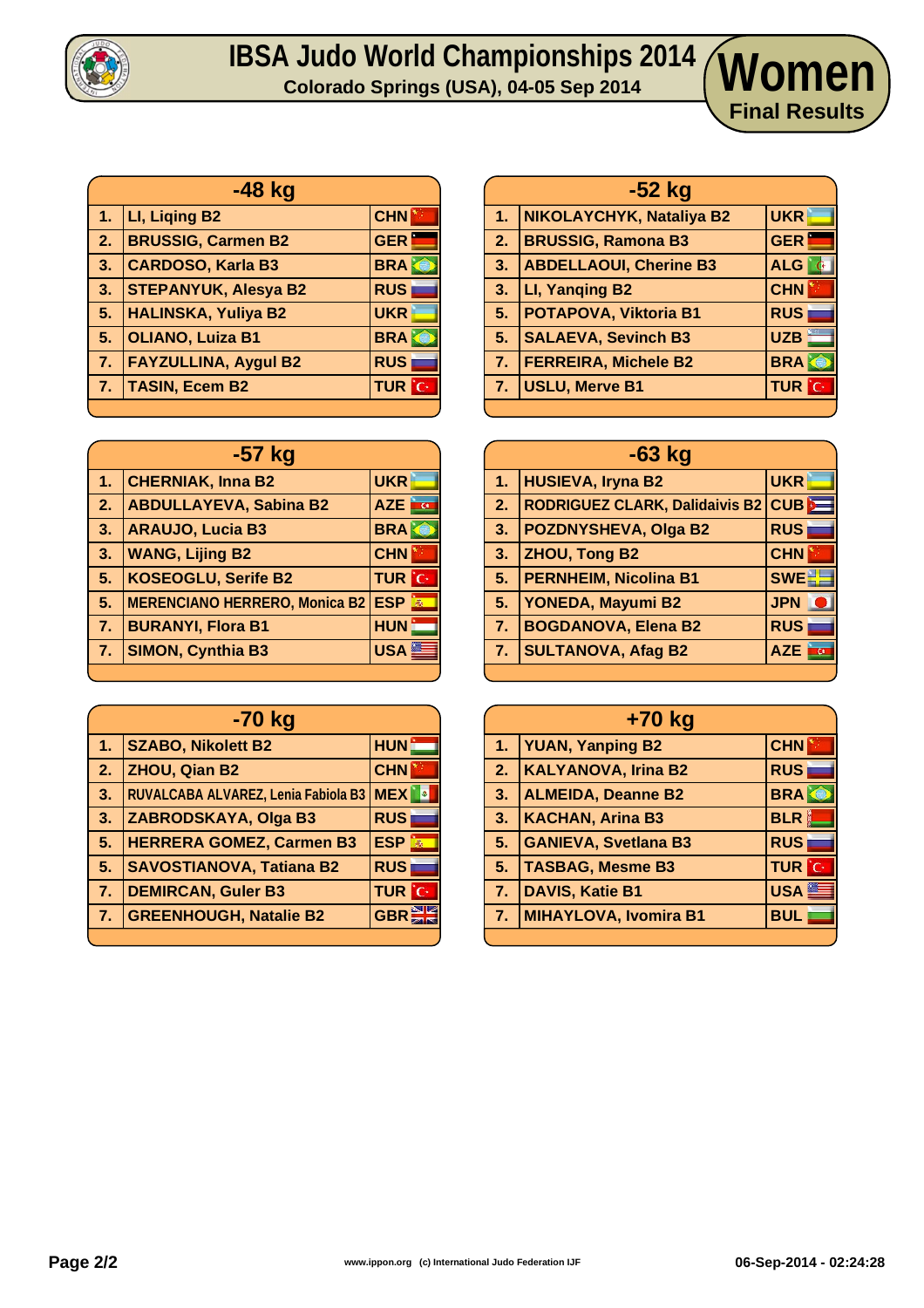

#### **IBSA Judo World Championships** 2014 **Medals**

**Medals** 

|     |                |            |                                 | 1st place               | 2nd place    | 3rd place               | 5th place        | 7th place               |
|-----|----------------|------------|---------------------------------|-------------------------|--------------|-------------------------|------------------|-------------------------|
| 1.  |                | <b>UKR</b> | <b>Ukraine</b>                  | 3                       | $\mathbf{2}$ | $\mathbf 2$             | $\overline{2}$   | $\boldsymbol{0}$        |
| 2.  |                | <b>CHN</b> | China                           | $\overline{\mathbf{2}}$ | 1            | 3                       | $\mathbf 0$      | 1                       |
| 3.  | Œ              | <b>AZE</b> | Azerbaijan                      | $\mathbf 2$             | 1            | 1                       | 1                | $\mathbf{1}$            |
| 4.  |                | <b>UZB</b> | Uzbekistan                      | 1                       | $\mathbf{3}$ | 4                       | $\overline{2}$   | 1                       |
| 5.  |                | <b>RUS</b> | Russia                          | 1                       | $\mathbf{2}$ | 3                       | $\,6$            | 4                       |
| 6.  | $\mathbf G$    | <b>ALG</b> | Algeria                         | 1                       | $\pmb{0}$    | 1                       | $\mathbf 0$      | 1                       |
| 7.  | a              | <b>MEX</b> | Mexico                          | 1                       | $\bf{0}$     | 1                       | $\mathbf 0$      | $\pmb{0}$               |
| 8.  |                | <b>USA</b> | <b>United States of America</b> | 1                       | $\mathbf 0$  | $\mathbf 0$             | 1                | $\overline{2}$          |
| 9.  |                | <b>HUN</b> | Hungary                         | 1                       | $\pmb{0}$    | $\pmb{0}$               | $\boldsymbol{0}$ | $\mathbf{1}$            |
| 10. |                | <b>CUB</b> | Cuba                            |                         | $\mathbf{2}$ | 1                       | 1                | $\overline{c}$          |
| 11  |                | <b>GER</b> | Germany                         |                         | $\mathbf{2}$ | 0                       | $\mathbf 0$      | 1                       |
| 12. |                | <b>BRA</b> | <b>Brazil</b>                   |                         |              | $\overline{\mathbf{4}}$ | 1                | $\overline{2}$          |
| 13. |                | <b>JPN</b> | Japan                           |                         |              | $\mathbf 2$             | 1                | $\pmb{0}$               |
| 14. | $\mathbf{C}^*$ | <b>TUR</b> | <b>Turkey</b>                   |                         |              | 1                       | $\overline{2}$   | $\overline{\mathbf{4}}$ |
| 15. | <b>O</b>       | <b>KOR</b> | Korea, South                    |                         |              | 1                       | $\mathbf 1$      | 0                       |
| 16. | XK             | <b>GBR</b> | <b>Great Britain</b>            |                         |              | 1                       | $\pmb{0}$        | $\overline{2}$          |
| 17. |                | <b>BLR</b> | <b>Belarus</b>                  |                         |              | 1                       | $\mathbf 0$      | $\mathbf 0$             |
| 18. |                | <b>ESP</b> | Spain                           |                         |              |                         | $\overline{2}$   | $\pmb{0}$               |
| 18. |                | <b>FRA</b> | France                          |                         |              |                         | $\boldsymbol{2}$ | $\pmb{0}$               |
| 20. |                | <b>MGL</b> | Mongolia                        |                         |              |                         | $\mathbf 1$      | $\mathbf{1}$            |
| 21  | $\blacksquare$ | <b>ARG</b> | Argentina                       |                         |              |                         | 1                | $\pmb{0}$               |
| 21. | ш              | <b>SWE</b> | Sweden                          |                         |              |                         | 1                | $\pmb{0}$               |
| 21. | <b>PANE</b>    | <b>VEN</b> | Venezuela                       |                         |              |                         | 1                | $\boldsymbol{0}$        |
| 24. |                | <b>BUL</b> | <b>Bulgaria</b>                 |                         |              |                         |                  | $\mathbf{1}$            |
| 24. | Ø              | <b>CAN</b> | Canada                          |                         |              |                         |                  | $\mathbf{1}$            |
| 24. | b.             | <b>PUR</b> | <b>Puerto Rico</b>              |                         |              |                         |                  | 1                       |
| 27. | 能              | <b>GRE</b> | Greece                          |                         |              |                         |                  |                         |

36 nations in this event

27 nations with places 1st-7th ( = 75% )

17 nations with medals  $( = 47\%)$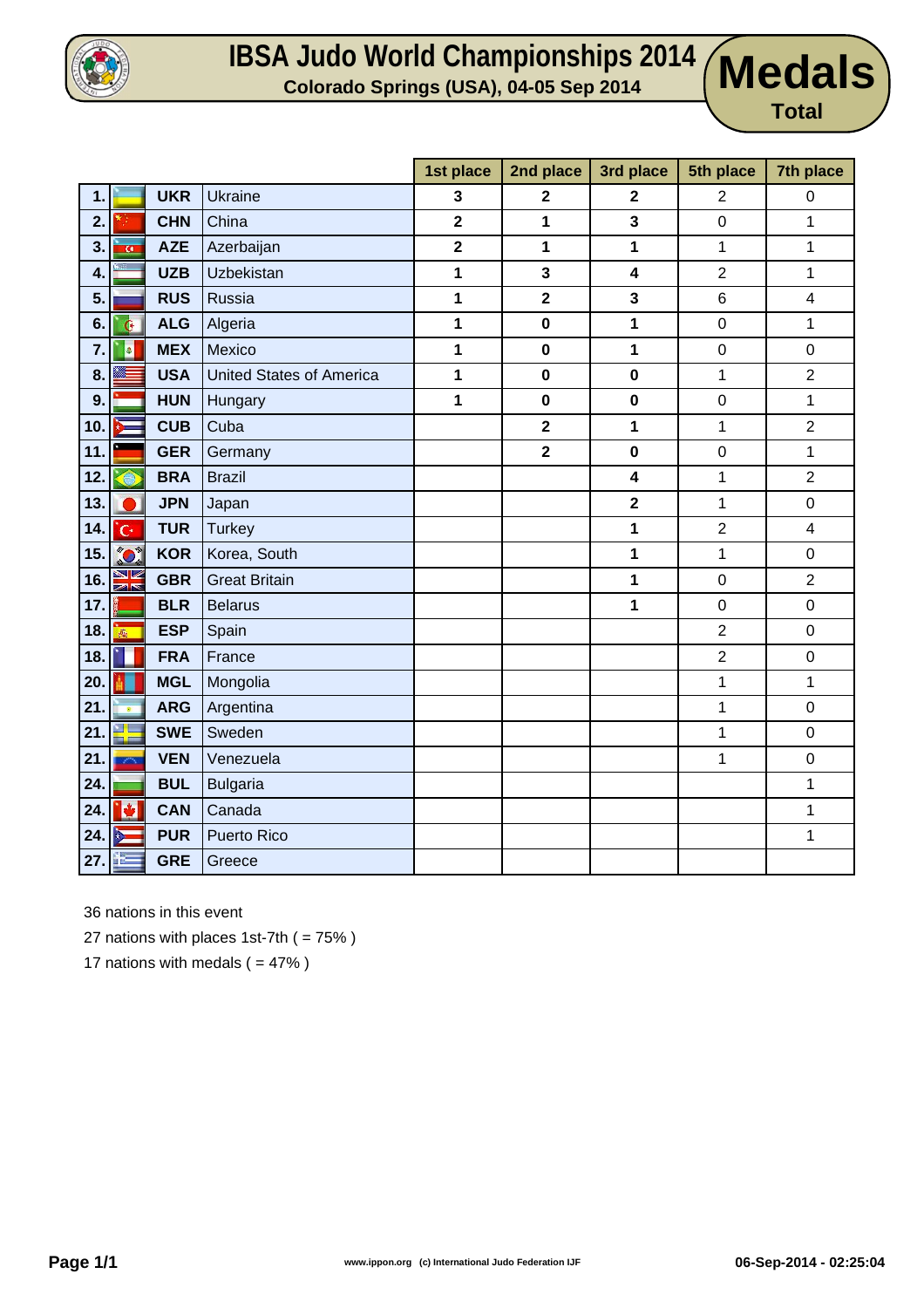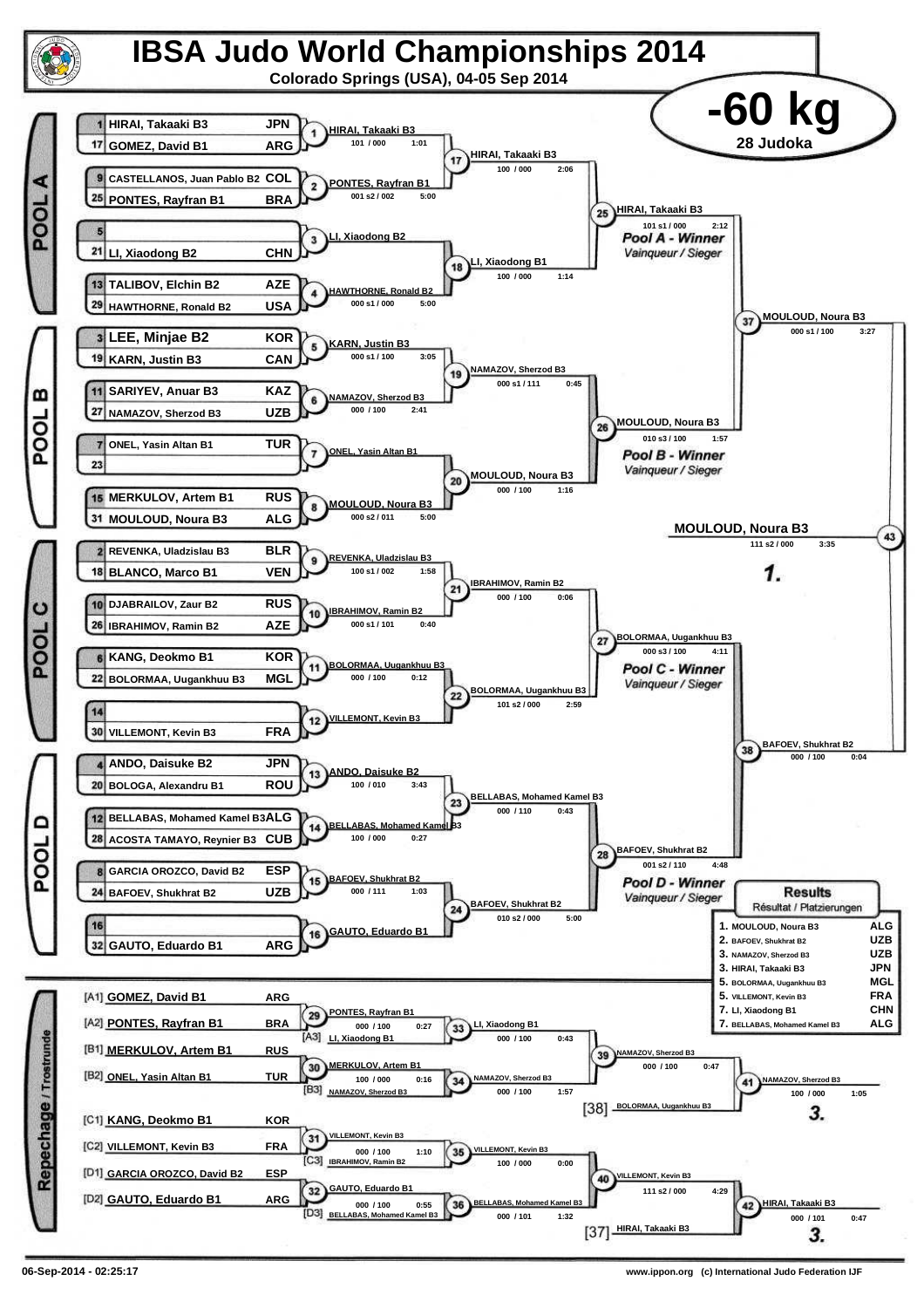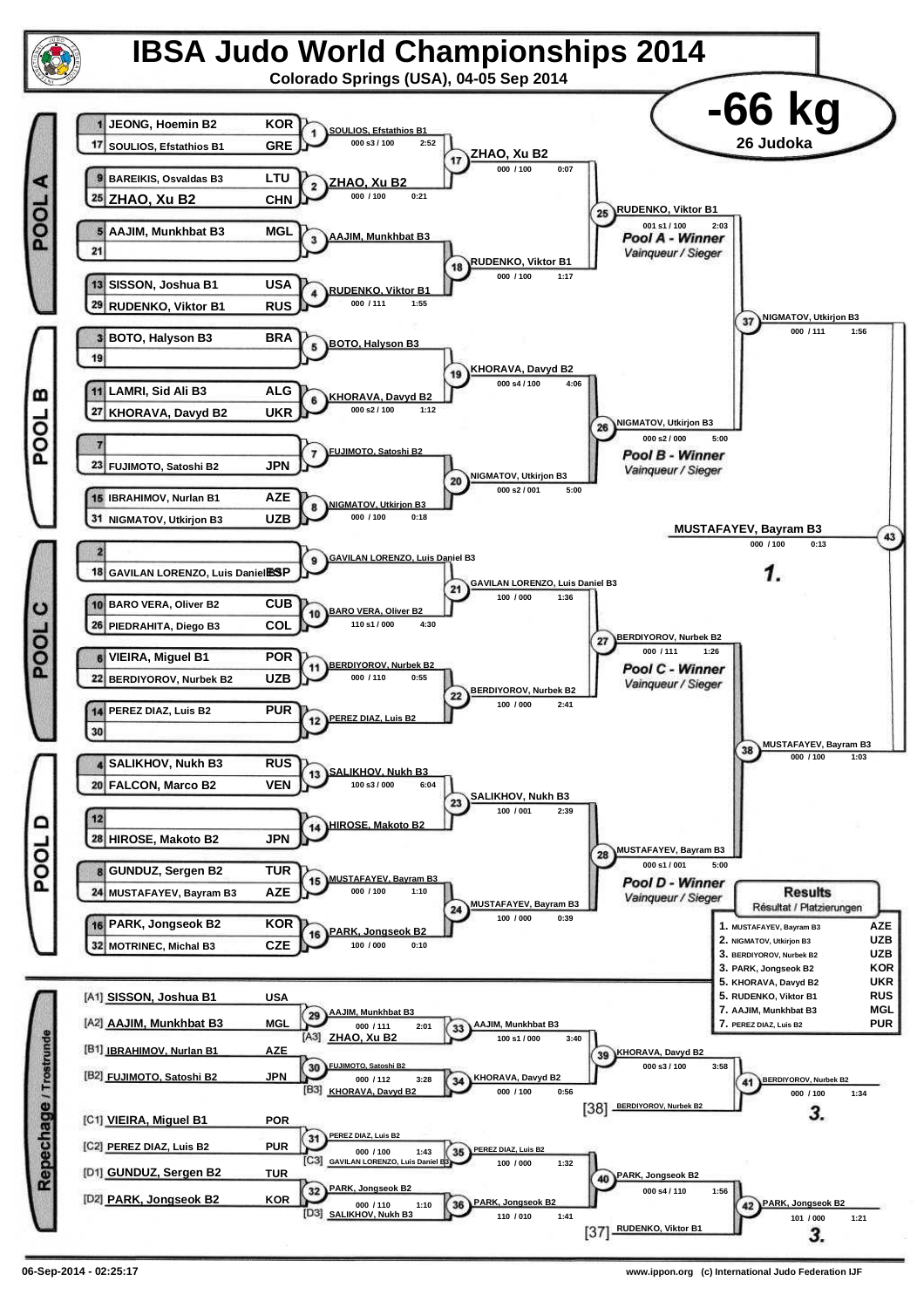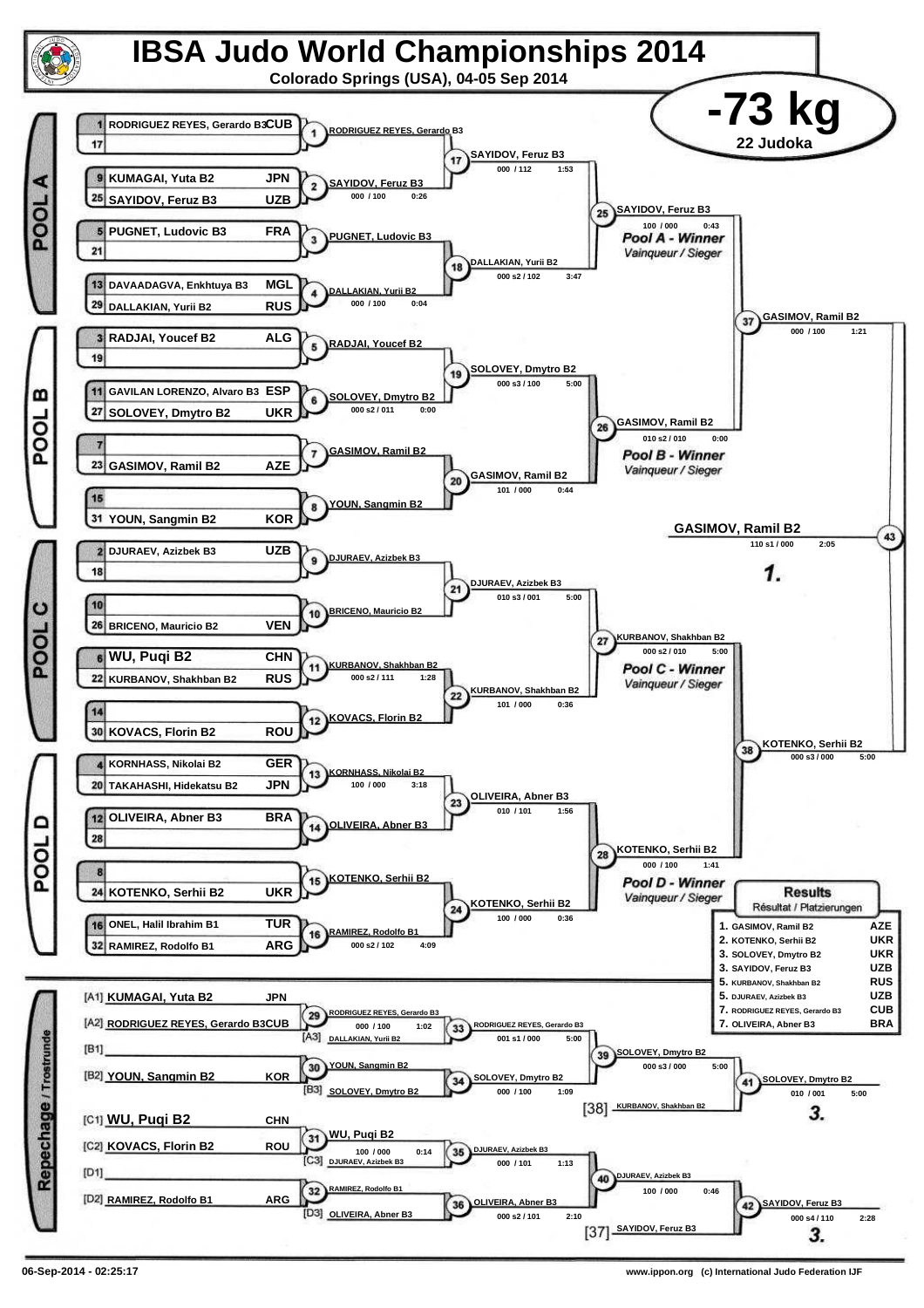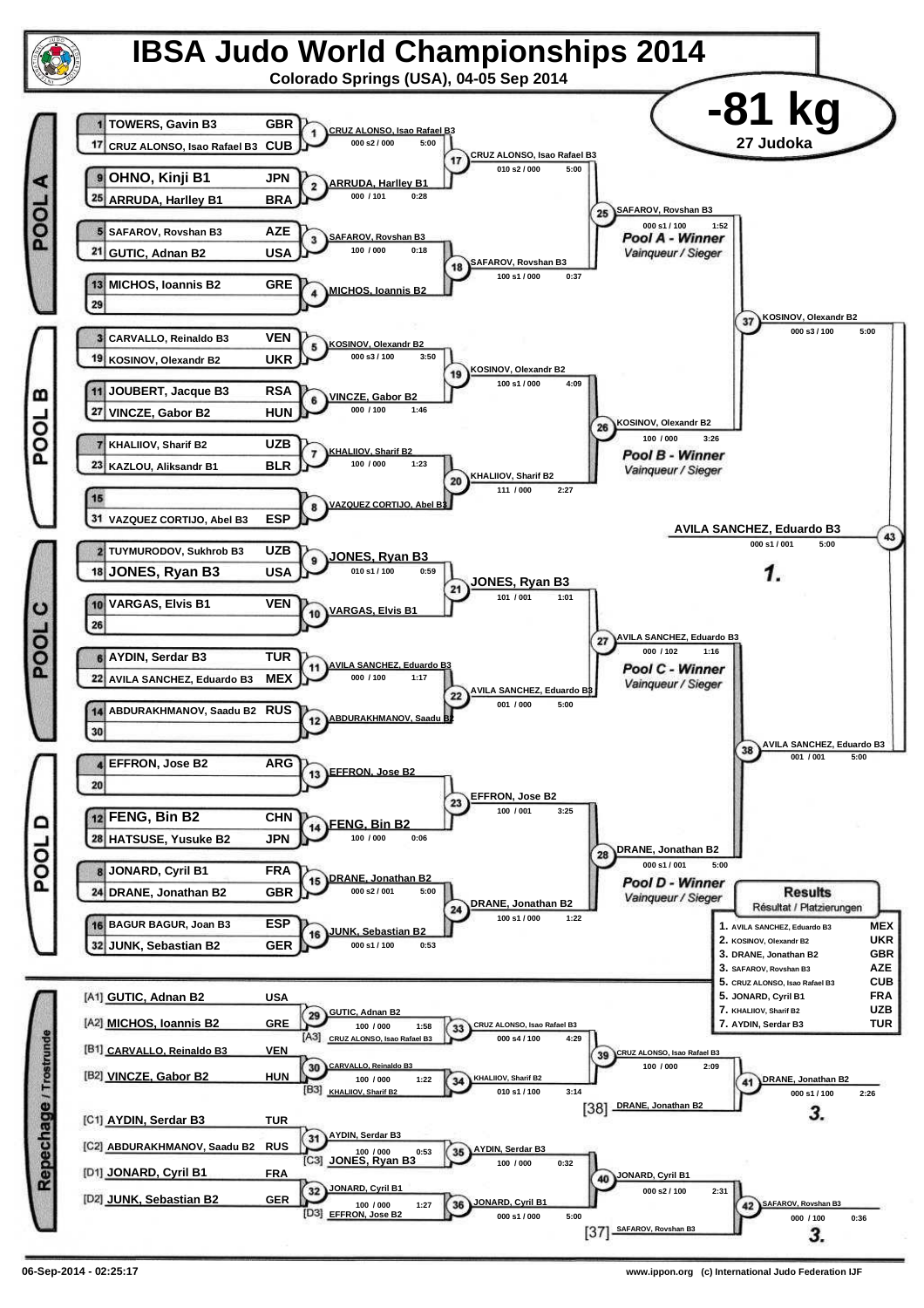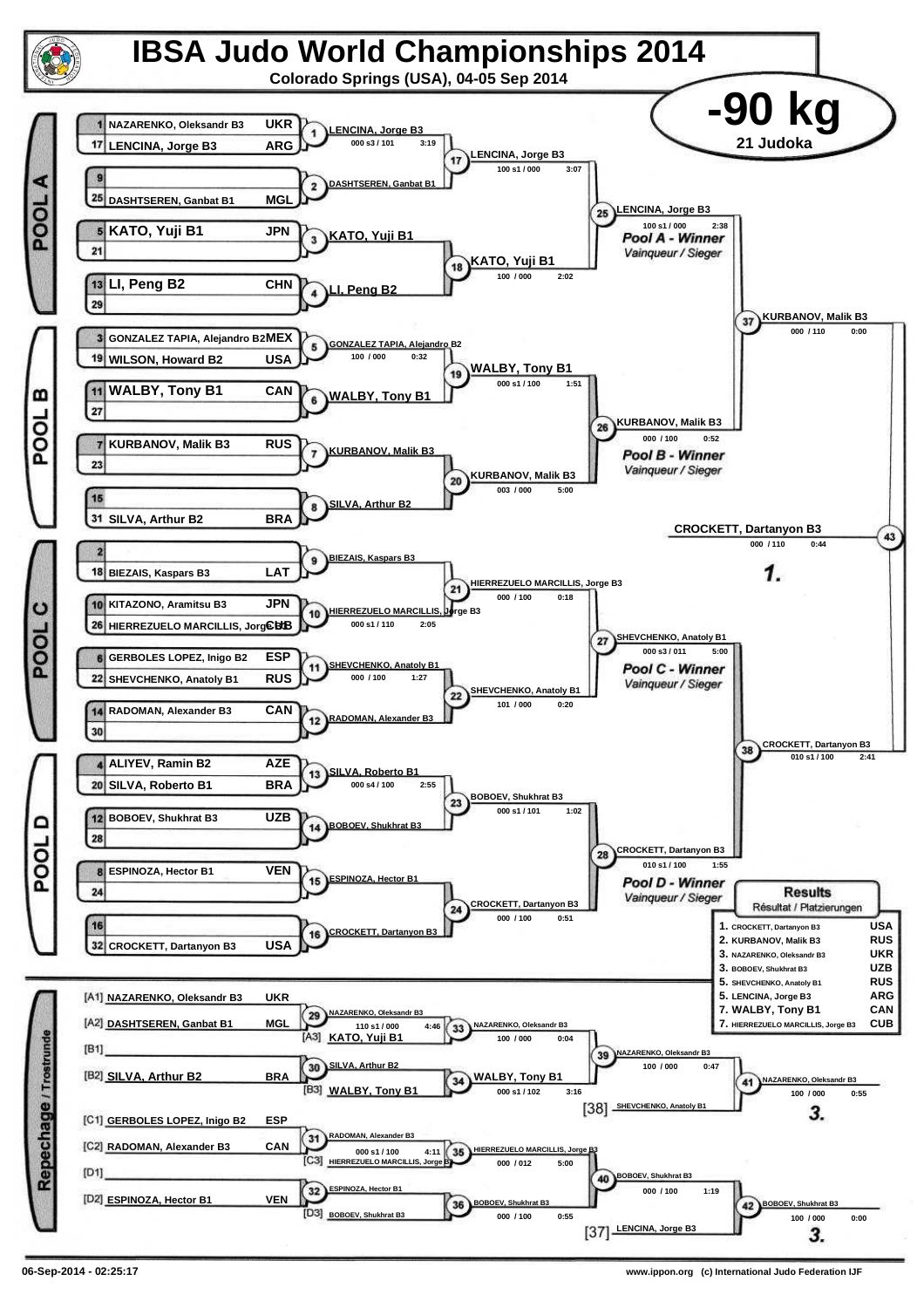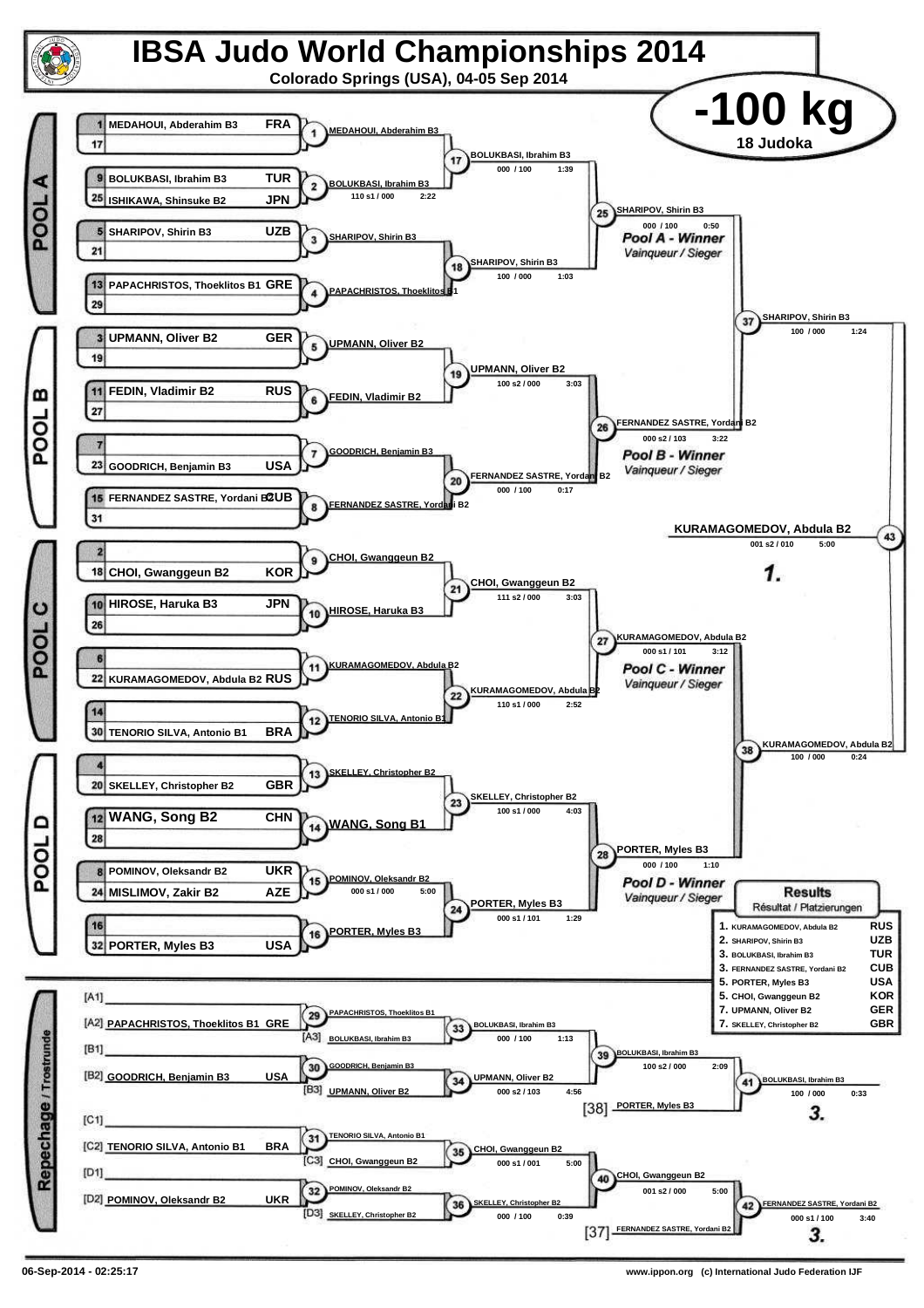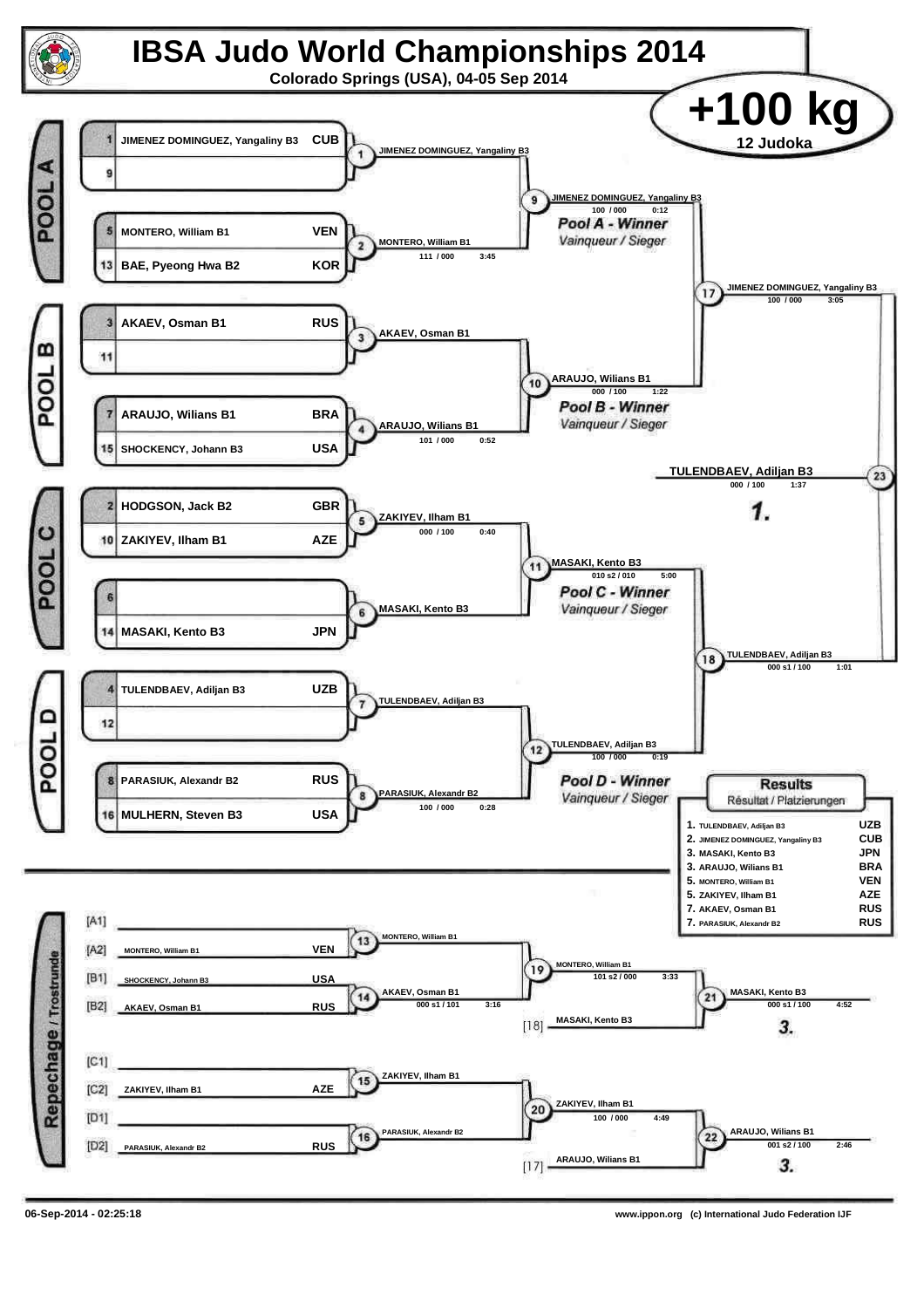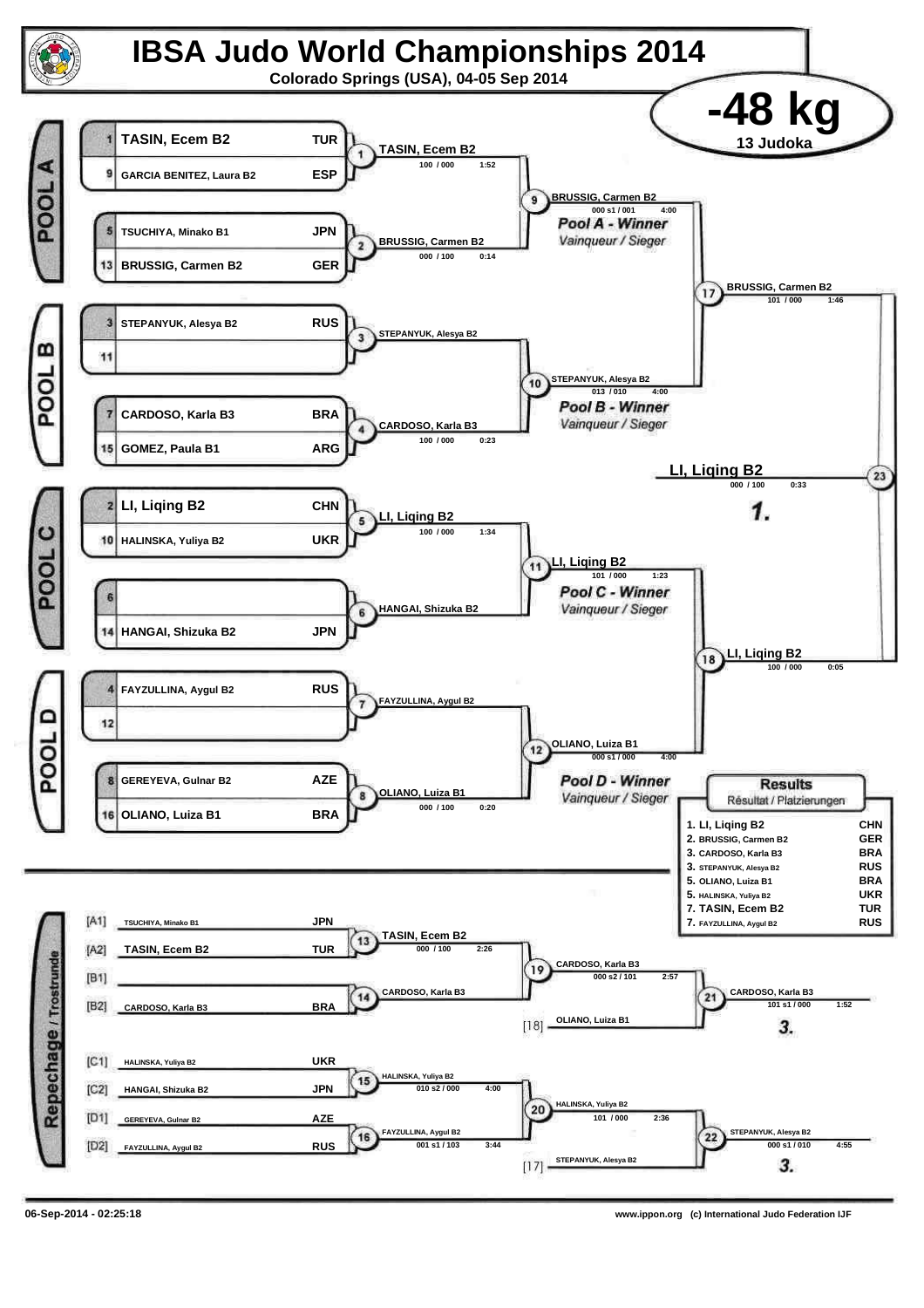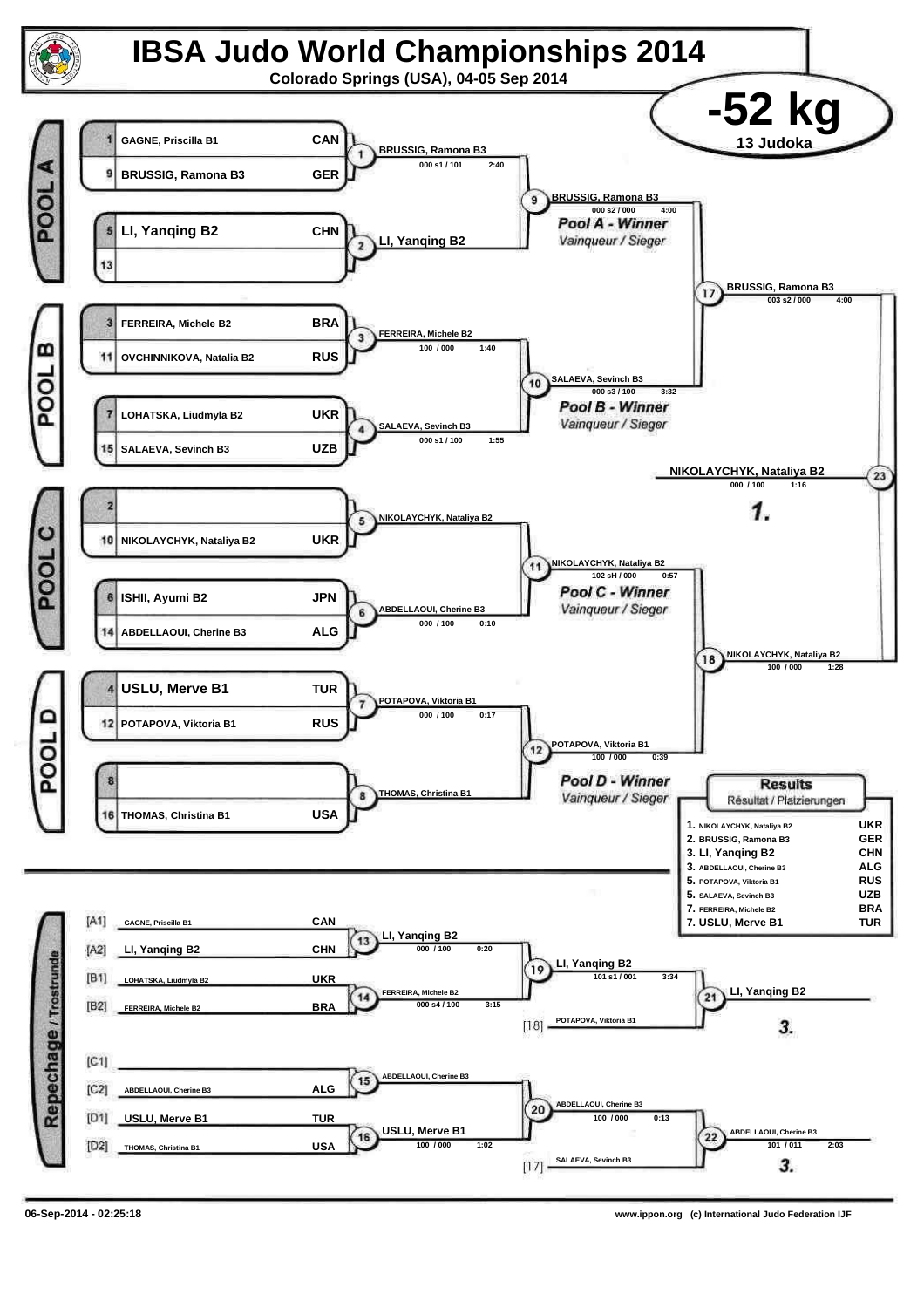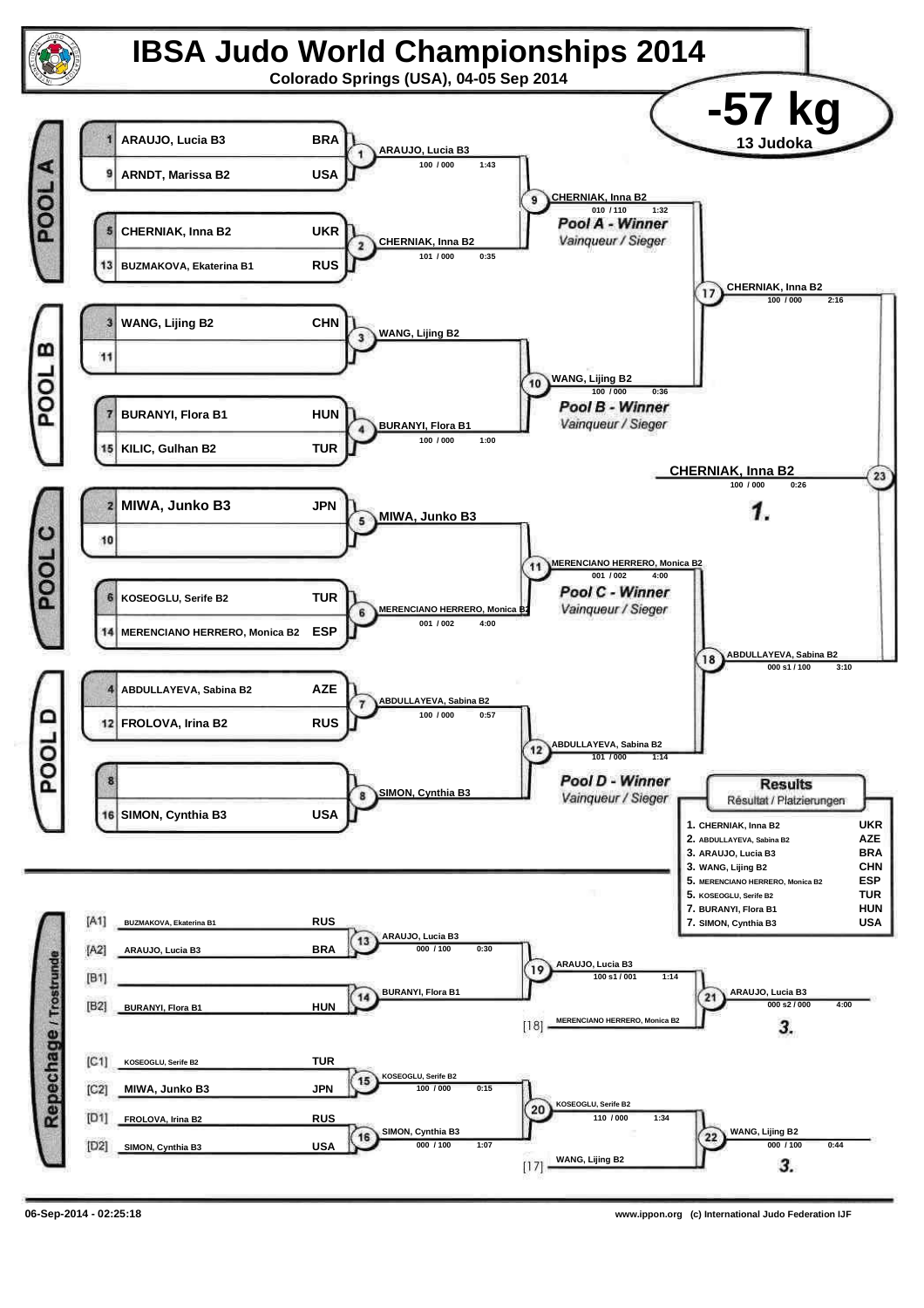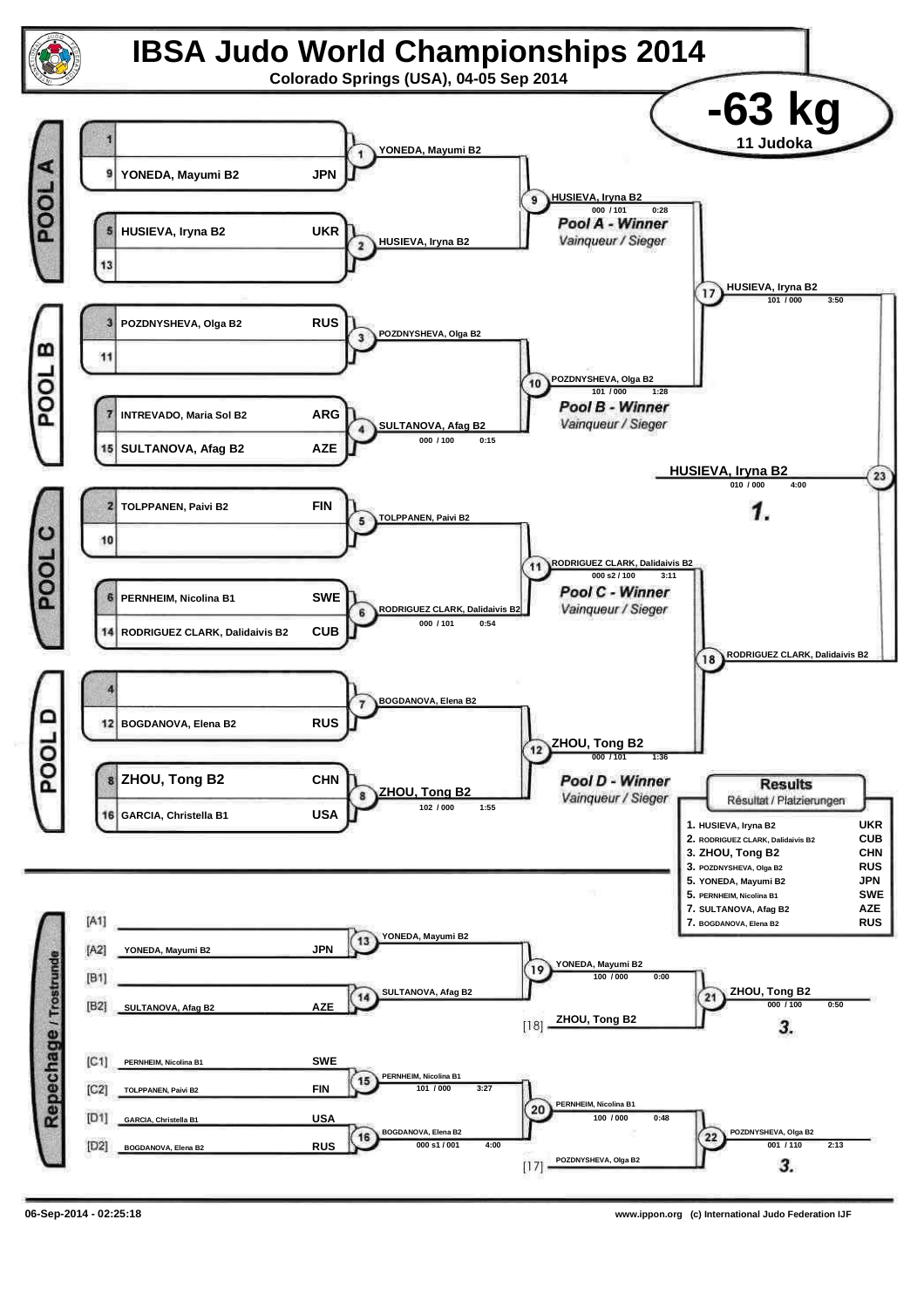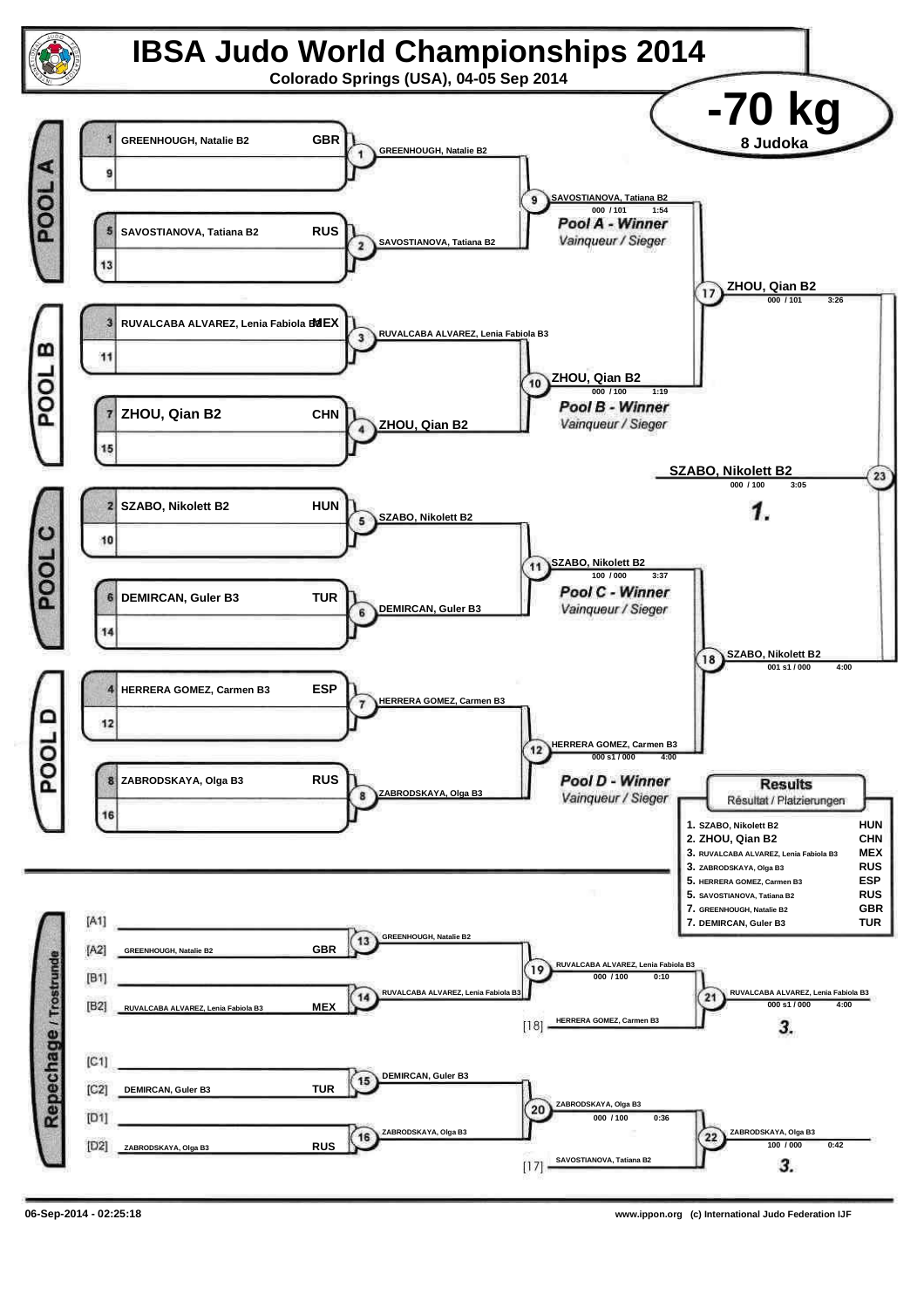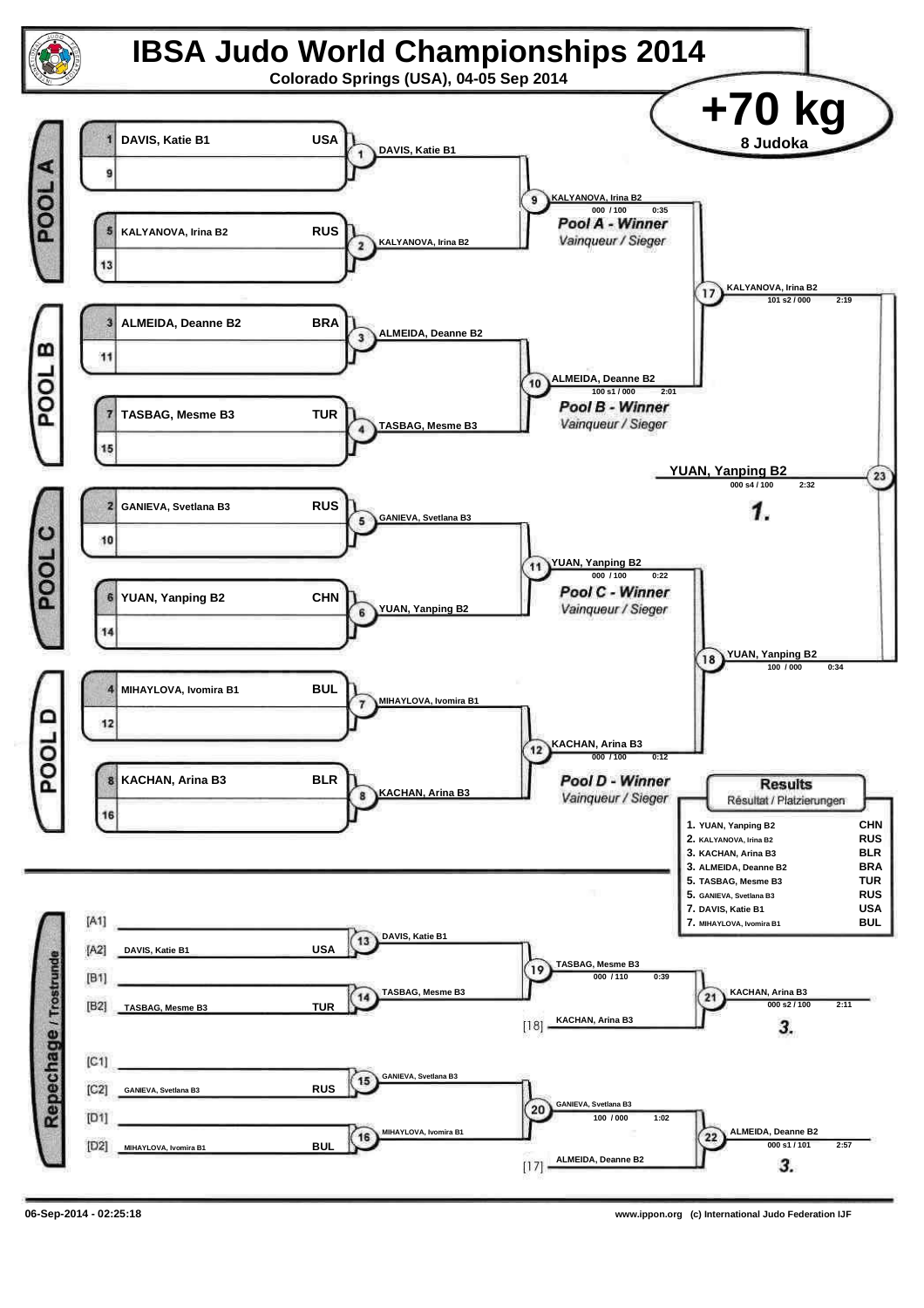#### IBSA World Championships Teams 2014Saturday, 6 September 2014Category: Men





**Printed at 06-09-2014, 14:26 by eblyan**